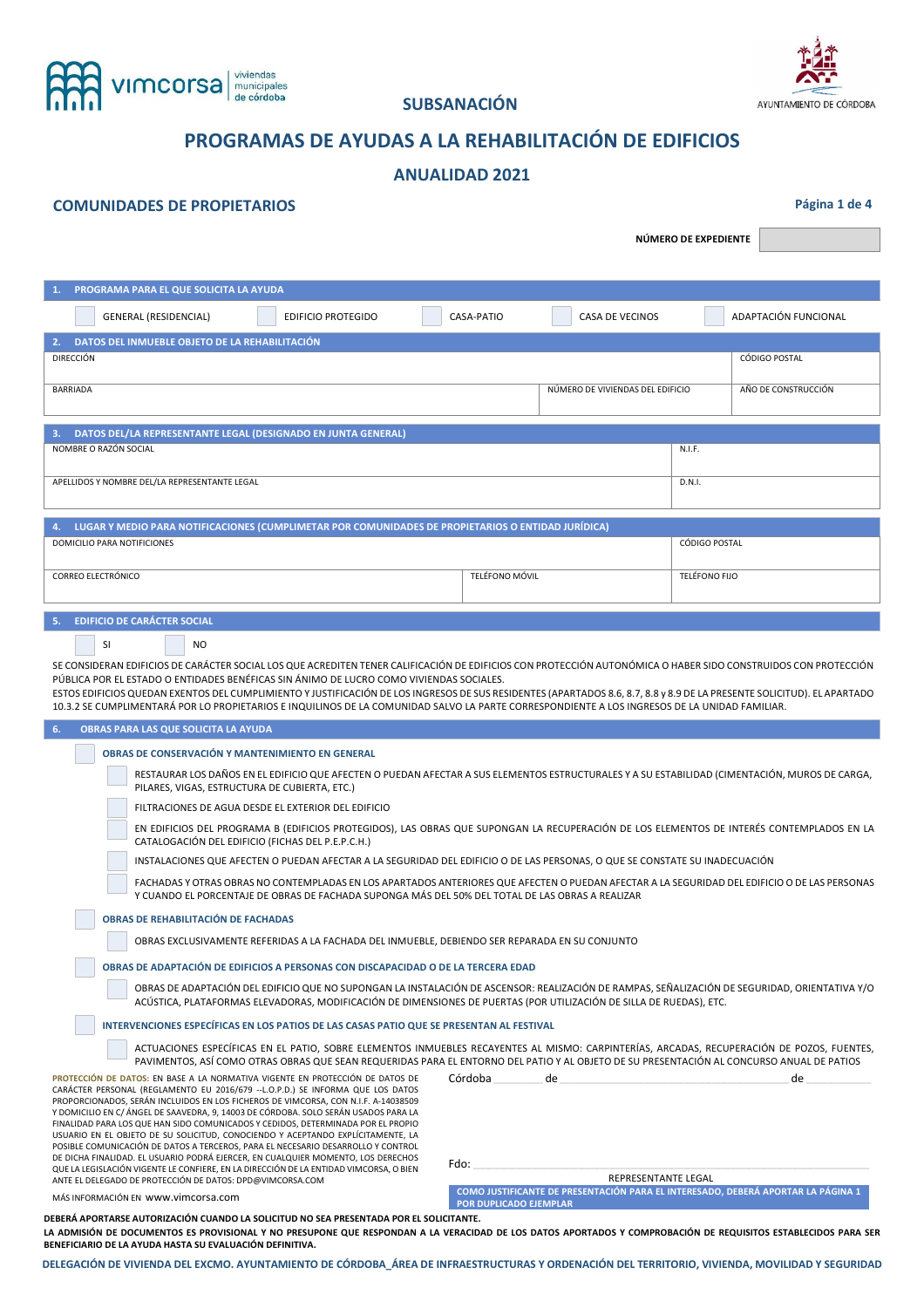



**Página 2 de 4**

| <b>SOBRE LAS OBRAS A REALIZAR</b><br>7.1. PARA OBRAS EN GENERAL<br>7.1.1. PROBLEMA QUE PRESENTA EL EDIFICIO:<br>7.1.2. COMO ESTÁ AFECTADO EL EDIFICIO:<br>DE MANERA GENERALIZADA<br>SOLO UNA PARTE<br>7.1.3. INDICAR SI EXISTE ALGUNA SITUACIÓN DE RIESGO PARA EL EDIFICIO Y/O LAS PERSONAS:<br>7.1.4. CÓMO Y CUÁNDO SE HA DETECTADO EL PROBLEMA QUE PRESENTA EL EDIFICIO:<br>7.2. PARA OBRAS EXCLUSIVAS DE ADAPTACIÓN DEL EDIFICIO A PERSONAS DISCAPACITADAS Y PARA LA TERCERA EDAD<br>INSTALACIÓN DE VIDEO - PORTERO (PARA ACCESO DE PERSONAS CON<br>ELIMINACIÓN DE ESCALERAS SALVANDO ESCALONES CON RAMPAS, APARATOS<br>PROBLEMAS AUDITIVOS)<br>ELEVADORES, ETC<br>ADECUACIÓN DE PUERTAS DE ACCESO EN CUANTO A DIMENSIONES Y<br>INSTALACIONES DE ELEMENTOS DE INFORMACIÓN O AVISO COMO SEÑALES<br>MECANISMOS DE APERTURA (EN CASO DE SILLA DE RUEDAS)<br>LUMINOSAS O SONORAS QUE FACILITEN LA ORIENTACIÓN EN LAS ZONAS COMUNES<br>7.3. DESCRIPCIÓN DE LAS OBRAS A REALIZAR<br>DESCRIBIR LAS OBRAS QUE SON NECESARIAS PARA LAS QUE SOLICITA AYUDA:<br>7.4. PRESUPUESTO DE LAS OBRAS Y HONORARIOS TÉCNICOS (EN CASO NECESARIO)<br>COSTE DE LAS OBRAS SIN IVA<br>IVA DE LA ACTUACIÓN<br>HONORARIOS PROFESIONALES DE LA INTERVENCIÓN (IVA INCLUIDO)<br>DATOS GENERALES SOBRE LAS VIVIENDAS Y RESIDENTES DEL EDIFICIO<br>8.<br>8.1. NÚMERO DE VIVIENDAS TOTALES DEL EDIFICIO<br>8.6. NÚMERO DE UNIDADES FAMILIARES CON INGRESOS ≤ A 2,7 VECES EL IPREM<br>8.2. NÚMERO DE VIVIENDAS QUE SOLICITAN LA AYUDA<br>8.7. NÚMERO DE UNIDADES FAMILIARES CON INGRESOS > 2,7 Y ≤ 3,5 VECES EL IPREM<br>8.3. NÚMERO DE VIVIENDAS OCUPADAS EN PROPIEDAD<br>8.8. NÚMERO DE UNIDADES FAMILIARES CON INGRESOS > 3,5 Y ≤ 4,5 VECES EL IPREM<br>8.4. NÚMERO DE VIVIENDAS OCUPADAS EN ALQUILER<br>8.9. NÚMERO DE UNIDADES FAMILIARES CON INGRESOS > 4,5 Y ≤ 5,5 VECES EL IPREM<br>8.5. NÚMERO DE VIVIENDAS VACÍAS<br>4,5 VECES IPREM= 45.779,20 €<br>2,7 VECES IPREM= 27.467,52 €<br>3,5 VECES IPREM= 35.606,05 €<br>5,5 VECES IPREM= 55.952,36 €<br>CUMPLIMENTAR SI SE SOLICITA PARA LA REALIZACIÓN DE OBRAS DE ADAPTACIÓN O DE ACCESIBIILDAD DEL EDIFICIO<br>9.<br>9.1. NÚMERO DE PERSONAS CON DISCAPACIDAD MAYOR O IGUAL AL 33 % Y/O DEPENDENCIA |  | NÚMERO DE EXPEDIENTE |
|---------------------------------------------------------------------------------------------------------------------------------------------------------------------------------------------------------------------------------------------------------------------------------------------------------------------------------------------------------------------------------------------------------------------------------------------------------------------------------------------------------------------------------------------------------------------------------------------------------------------------------------------------------------------------------------------------------------------------------------------------------------------------------------------------------------------------------------------------------------------------------------------------------------------------------------------------------------------------------------------------------------------------------------------------------------------------------------------------------------------------------------------------------------------------------------------------------------------------------------------------------------------------------------------------------------------------------------------------------------------------------------------------------------------------------------------------------------------------------------------------------------------------------------------------------------------------------------------------------------------------------------------------------------------------------------------------------------------------------------------------------------------------------------------------------------------------------------------------------------------------------------------------------------------------------------------------------------------------------------------------------------------------------------------------------------------------------------------------------------------------------------------------------------------------------------------------------------------------------|--|----------------------|
|                                                                                                                                                                                                                                                                                                                                                                                                                                                                                                                                                                                                                                                                                                                                                                                                                                                                                                                                                                                                                                                                                                                                                                                                                                                                                                                                                                                                                                                                                                                                                                                                                                                                                                                                                                                                                                                                                                                                                                                                                                                                                                                                                                                                                                 |  |                      |
|                                                                                                                                                                                                                                                                                                                                                                                                                                                                                                                                                                                                                                                                                                                                                                                                                                                                                                                                                                                                                                                                                                                                                                                                                                                                                                                                                                                                                                                                                                                                                                                                                                                                                                                                                                                                                                                                                                                                                                                                                                                                                                                                                                                                                                 |  |                      |
|                                                                                                                                                                                                                                                                                                                                                                                                                                                                                                                                                                                                                                                                                                                                                                                                                                                                                                                                                                                                                                                                                                                                                                                                                                                                                                                                                                                                                                                                                                                                                                                                                                                                                                                                                                                                                                                                                                                                                                                                                                                                                                                                                                                                                                 |  |                      |
|                                                                                                                                                                                                                                                                                                                                                                                                                                                                                                                                                                                                                                                                                                                                                                                                                                                                                                                                                                                                                                                                                                                                                                                                                                                                                                                                                                                                                                                                                                                                                                                                                                                                                                                                                                                                                                                                                                                                                                                                                                                                                                                                                                                                                                 |  |                      |
|                                                                                                                                                                                                                                                                                                                                                                                                                                                                                                                                                                                                                                                                                                                                                                                                                                                                                                                                                                                                                                                                                                                                                                                                                                                                                                                                                                                                                                                                                                                                                                                                                                                                                                                                                                                                                                                                                                                                                                                                                                                                                                                                                                                                                                 |  |                      |
|                                                                                                                                                                                                                                                                                                                                                                                                                                                                                                                                                                                                                                                                                                                                                                                                                                                                                                                                                                                                                                                                                                                                                                                                                                                                                                                                                                                                                                                                                                                                                                                                                                                                                                                                                                                                                                                                                                                                                                                                                                                                                                                                                                                                                                 |  |                      |
|                                                                                                                                                                                                                                                                                                                                                                                                                                                                                                                                                                                                                                                                                                                                                                                                                                                                                                                                                                                                                                                                                                                                                                                                                                                                                                                                                                                                                                                                                                                                                                                                                                                                                                                                                                                                                                                                                                                                                                                                                                                                                                                                                                                                                                 |  |                      |
|                                                                                                                                                                                                                                                                                                                                                                                                                                                                                                                                                                                                                                                                                                                                                                                                                                                                                                                                                                                                                                                                                                                                                                                                                                                                                                                                                                                                                                                                                                                                                                                                                                                                                                                                                                                                                                                                                                                                                                                                                                                                                                                                                                                                                                 |  |                      |
|                                                                                                                                                                                                                                                                                                                                                                                                                                                                                                                                                                                                                                                                                                                                                                                                                                                                                                                                                                                                                                                                                                                                                                                                                                                                                                                                                                                                                                                                                                                                                                                                                                                                                                                                                                                                                                                                                                                                                                                                                                                                                                                                                                                                                                 |  |                      |
|                                                                                                                                                                                                                                                                                                                                                                                                                                                                                                                                                                                                                                                                                                                                                                                                                                                                                                                                                                                                                                                                                                                                                                                                                                                                                                                                                                                                                                                                                                                                                                                                                                                                                                                                                                                                                                                                                                                                                                                                                                                                                                                                                                                                                                 |  |                      |
|                                                                                                                                                                                                                                                                                                                                                                                                                                                                                                                                                                                                                                                                                                                                                                                                                                                                                                                                                                                                                                                                                                                                                                                                                                                                                                                                                                                                                                                                                                                                                                                                                                                                                                                                                                                                                                                                                                                                                                                                                                                                                                                                                                                                                                 |  |                      |
|                                                                                                                                                                                                                                                                                                                                                                                                                                                                                                                                                                                                                                                                                                                                                                                                                                                                                                                                                                                                                                                                                                                                                                                                                                                                                                                                                                                                                                                                                                                                                                                                                                                                                                                                                                                                                                                                                                                                                                                                                                                                                                                                                                                                                                 |  |                      |
|                                                                                                                                                                                                                                                                                                                                                                                                                                                                                                                                                                                                                                                                                                                                                                                                                                                                                                                                                                                                                                                                                                                                                                                                                                                                                                                                                                                                                                                                                                                                                                                                                                                                                                                                                                                                                                                                                                                                                                                                                                                                                                                                                                                                                                 |  |                      |
|                                                                                                                                                                                                                                                                                                                                                                                                                                                                                                                                                                                                                                                                                                                                                                                                                                                                                                                                                                                                                                                                                                                                                                                                                                                                                                                                                                                                                                                                                                                                                                                                                                                                                                                                                                                                                                                                                                                                                                                                                                                                                                                                                                                                                                 |  |                      |
|                                                                                                                                                                                                                                                                                                                                                                                                                                                                                                                                                                                                                                                                                                                                                                                                                                                                                                                                                                                                                                                                                                                                                                                                                                                                                                                                                                                                                                                                                                                                                                                                                                                                                                                                                                                                                                                                                                                                                                                                                                                                                                                                                                                                                                 |  |                      |
|                                                                                                                                                                                                                                                                                                                                                                                                                                                                                                                                                                                                                                                                                                                                                                                                                                                                                                                                                                                                                                                                                                                                                                                                                                                                                                                                                                                                                                                                                                                                                                                                                                                                                                                                                                                                                                                                                                                                                                                                                                                                                                                                                                                                                                 |  |                      |
|                                                                                                                                                                                                                                                                                                                                                                                                                                                                                                                                                                                                                                                                                                                                                                                                                                                                                                                                                                                                                                                                                                                                                                                                                                                                                                                                                                                                                                                                                                                                                                                                                                                                                                                                                                                                                                                                                                                                                                                                                                                                                                                                                                                                                                 |  |                      |
|                                                                                                                                                                                                                                                                                                                                                                                                                                                                                                                                                                                                                                                                                                                                                                                                                                                                                                                                                                                                                                                                                                                                                                                                                                                                                                                                                                                                                                                                                                                                                                                                                                                                                                                                                                                                                                                                                                                                                                                                                                                                                                                                                                                                                                 |  |                      |
|                                                                                                                                                                                                                                                                                                                                                                                                                                                                                                                                                                                                                                                                                                                                                                                                                                                                                                                                                                                                                                                                                                                                                                                                                                                                                                                                                                                                                                                                                                                                                                                                                                                                                                                                                                                                                                                                                                                                                                                                                                                                                                                                                                                                                                 |  |                      |
|                                                                                                                                                                                                                                                                                                                                                                                                                                                                                                                                                                                                                                                                                                                                                                                                                                                                                                                                                                                                                                                                                                                                                                                                                                                                                                                                                                                                                                                                                                                                                                                                                                                                                                                                                                                                                                                                                                                                                                                                                                                                                                                                                                                                                                 |  |                      |
|                                                                                                                                                                                                                                                                                                                                                                                                                                                                                                                                                                                                                                                                                                                                                                                                                                                                                                                                                                                                                                                                                                                                                                                                                                                                                                                                                                                                                                                                                                                                                                                                                                                                                                                                                                                                                                                                                                                                                                                                                                                                                                                                                                                                                                 |  |                      |
|                                                                                                                                                                                                                                                                                                                                                                                                                                                                                                                                                                                                                                                                                                                                                                                                                                                                                                                                                                                                                                                                                                                                                                                                                                                                                                                                                                                                                                                                                                                                                                                                                                                                                                                                                                                                                                                                                                                                                                                                                                                                                                                                                                                                                                 |  |                      |
|                                                                                                                                                                                                                                                                                                                                                                                                                                                                                                                                                                                                                                                                                                                                                                                                                                                                                                                                                                                                                                                                                                                                                                                                                                                                                                                                                                                                                                                                                                                                                                                                                                                                                                                                                                                                                                                                                                                                                                                                                                                                                                                                                                                                                                 |  |                      |
|                                                                                                                                                                                                                                                                                                                                                                                                                                                                                                                                                                                                                                                                                                                                                                                                                                                                                                                                                                                                                                                                                                                                                                                                                                                                                                                                                                                                                                                                                                                                                                                                                                                                                                                                                                                                                                                                                                                                                                                                                                                                                                                                                                                                                                 |  |                      |
|                                                                                                                                                                                                                                                                                                                                                                                                                                                                                                                                                                                                                                                                                                                                                                                                                                                                                                                                                                                                                                                                                                                                                                                                                                                                                                                                                                                                                                                                                                                                                                                                                                                                                                                                                                                                                                                                                                                                                                                                                                                                                                                                                                                                                                 |  |                      |
|                                                                                                                                                                                                                                                                                                                                                                                                                                                                                                                                                                                                                                                                                                                                                                                                                                                                                                                                                                                                                                                                                                                                                                                                                                                                                                                                                                                                                                                                                                                                                                                                                                                                                                                                                                                                                                                                                                                                                                                                                                                                                                                                                                                                                                 |  |                      |
|                                                                                                                                                                                                                                                                                                                                                                                                                                                                                                                                                                                                                                                                                                                                                                                                                                                                                                                                                                                                                                                                                                                                                                                                                                                                                                                                                                                                                                                                                                                                                                                                                                                                                                                                                                                                                                                                                                                                                                                                                                                                                                                                                                                                                                 |  |                      |
|                                                                                                                                                                                                                                                                                                                                                                                                                                                                                                                                                                                                                                                                                                                                                                                                                                                                                                                                                                                                                                                                                                                                                                                                                                                                                                                                                                                                                                                                                                                                                                                                                                                                                                                                                                                                                                                                                                                                                                                                                                                                                                                                                                                                                                 |  |                      |
|                                                                                                                                                                                                                                                                                                                                                                                                                                                                                                                                                                                                                                                                                                                                                                                                                                                                                                                                                                                                                                                                                                                                                                                                                                                                                                                                                                                                                                                                                                                                                                                                                                                                                                                                                                                                                                                                                                                                                                                                                                                                                                                                                                                                                                 |  |                      |
|                                                                                                                                                                                                                                                                                                                                                                                                                                                                                                                                                                                                                                                                                                                                                                                                                                                                                                                                                                                                                                                                                                                                                                                                                                                                                                                                                                                                                                                                                                                                                                                                                                                                                                                                                                                                                                                                                                                                                                                                                                                                                                                                                                                                                                 |  |                      |
|                                                                                                                                                                                                                                                                                                                                                                                                                                                                                                                                                                                                                                                                                                                                                                                                                                                                                                                                                                                                                                                                                                                                                                                                                                                                                                                                                                                                                                                                                                                                                                                                                                                                                                                                                                                                                                                                                                                                                                                                                                                                                                                                                                                                                                 |  |                      |
|                                                                                                                                                                                                                                                                                                                                                                                                                                                                                                                                                                                                                                                                                                                                                                                                                                                                                                                                                                                                                                                                                                                                                                                                                                                                                                                                                                                                                                                                                                                                                                                                                                                                                                                                                                                                                                                                                                                                                                                                                                                                                                                                                                                                                                 |  |                      |
|                                                                                                                                                                                                                                                                                                                                                                                                                                                                                                                                                                                                                                                                                                                                                                                                                                                                                                                                                                                                                                                                                                                                                                                                                                                                                                                                                                                                                                                                                                                                                                                                                                                                                                                                                                                                                                                                                                                                                                                                                                                                                                                                                                                                                                 |  |                      |
|                                                                                                                                                                                                                                                                                                                                                                                                                                                                                                                                                                                                                                                                                                                                                                                                                                                                                                                                                                                                                                                                                                                                                                                                                                                                                                                                                                                                                                                                                                                                                                                                                                                                                                                                                                                                                                                                                                                                                                                                                                                                                                                                                                                                                                 |  |                      |
|                                                                                                                                                                                                                                                                                                                                                                                                                                                                                                                                                                                                                                                                                                                                                                                                                                                                                                                                                                                                                                                                                                                                                                                                                                                                                                                                                                                                                                                                                                                                                                                                                                                                                                                                                                                                                                                                                                                                                                                                                                                                                                                                                                                                                                 |  |                      |
|                                                                                                                                                                                                                                                                                                                                                                                                                                                                                                                                                                                                                                                                                                                                                                                                                                                                                                                                                                                                                                                                                                                                                                                                                                                                                                                                                                                                                                                                                                                                                                                                                                                                                                                                                                                                                                                                                                                                                                                                                                                                                                                                                                                                                                 |  |                      |
|                                                                                                                                                                                                                                                                                                                                                                                                                                                                                                                                                                                                                                                                                                                                                                                                                                                                                                                                                                                                                                                                                                                                                                                                                                                                                                                                                                                                                                                                                                                                                                                                                                                                                                                                                                                                                                                                                                                                                                                                                                                                                                                                                                                                                                 |  |                      |
| 9.2. NÚMERO DE PERSONAS MAYORES DE 65 AÑOS CON GRADO DE DEPENDENCIA RECONOCIDO                                                                                                                                                                                                                                                                                                                                                                                                                                                                                                                                                                                                                                                                                                                                                                                                                                                                                                                                                                                                                                                                                                                                                                                                                                                                                                                                                                                                                                                                                                                                                                                                                                                                                                                                                                                                                                                                                                                                                                                                                                                                                                                                                  |  |                      |
| 9.3. NÚMERO DE PERSONAS MAYORES DE 65 AÑOS                                                                                                                                                                                                                                                                                                                                                                                                                                                                                                                                                                                                                                                                                                                                                                                                                                                                                                                                                                                                                                                                                                                                                                                                                                                                                                                                                                                                                                                                                                                                                                                                                                                                                                                                                                                                                                                                                                                                                                                                                                                                                                                                                                                      |  |                      |

**DELEGACIÓN DE VIVIENDA DEL EXCMO. AYUNTAMIENTO DE CÓRDOBA\_ÁREA DE INFRAESTRUCTURAS Y ORDENACIÓN DEL TERRITORIO, VIVIENDA, MOVILIDAD Y SEGURIDAD**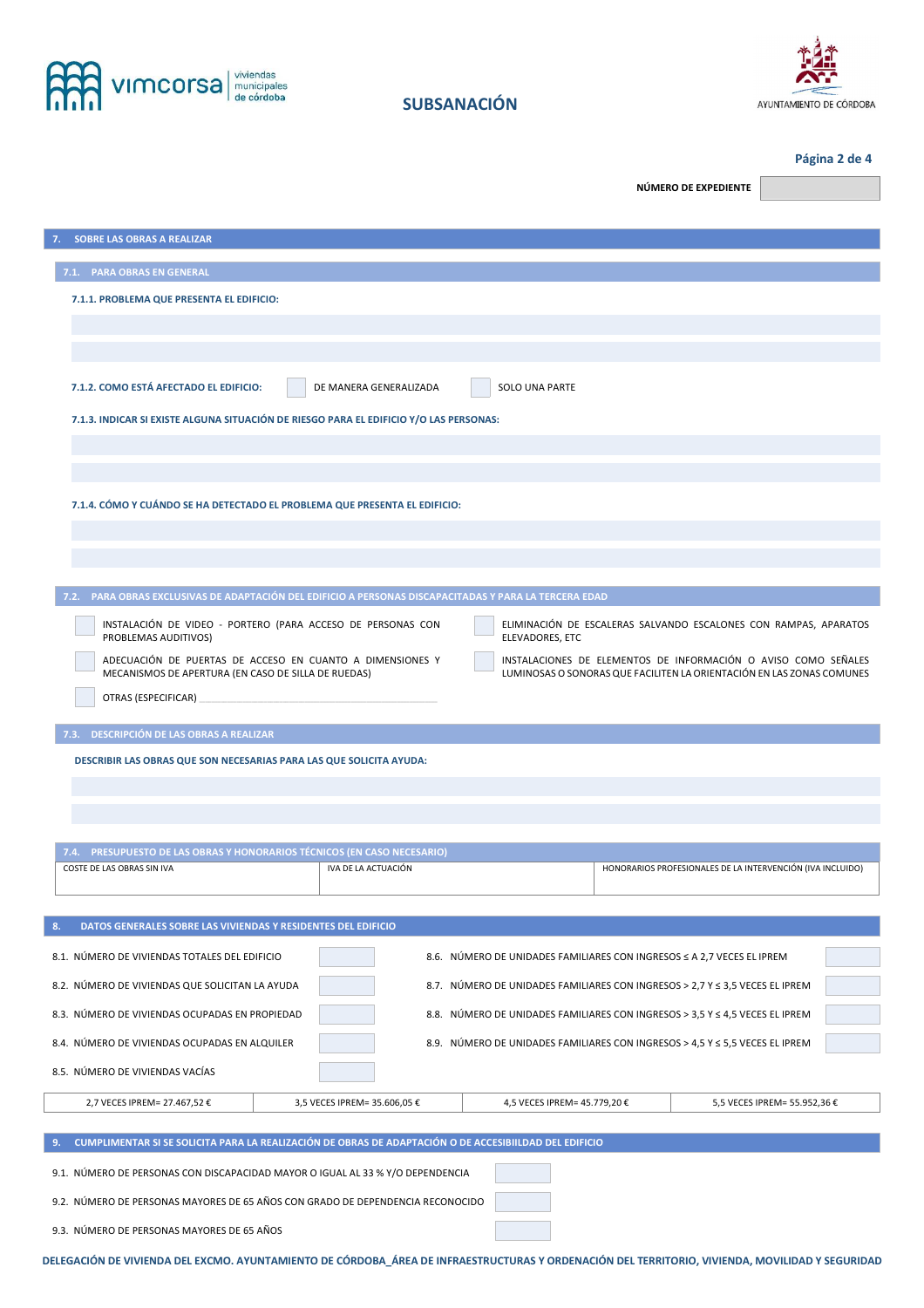



## **Página 3 de 4**

**NÚMERO DE EXPEDIENTE** 

| <b>CONSENTIMIENTOS, COMPROMISOS A ADOPTAR Y DECLARACIONES RESPONSABLES</b><br>10.                                                                                                                                                                                    |
|----------------------------------------------------------------------------------------------------------------------------------------------------------------------------------------------------------------------------------------------------------------------|
| 10.1. CONSENTIMIENTO AL AYUNTAMIENTO - VIMCORSA PARA QUE PUEDA REALIZAR EN MI NOMBRE LAS SIGUIENTES CONSULTAS:<br>9.1.                                                                                                                                               |
| EMPADRONAMIENTO FAMILIAR PARA COMPROBACIÓN DE LA OCUPACIÓN DE AL MENOS EL 50% DEL NÚMERO DE VIVIENDAS                                                                                                                                                                |
| REFERENCIA CATASTRAL DEL EDIFICIO OBJETO DE LA SOLICITUD                                                                                                                                                                                                             |
| SI LA AYUDA A PERCIBIR ES SUPERIOR A 3.000 €, DE ESTAR AL CORRIENTE EN MIS OBLIGACIONES TRIBUTARIAS (AYUNTAMIENTO Y AGENCIA ESTATAL DE ADMINISTRACIÓN TRIBUTARIA) Y<br>DE LA SEGURIDAD SOCIAL                                                                        |
| NOTA: EN EL SUPUESTO DE NO PRESTAR SU CONSENTIMIENTO PARA REALIZAR LAS CONSULTAS REFERIDAS, DEBERÁ APORTAR LOS CITADOS CERTIFICADOS Y/O LA DOCUMENTACIÓN<br><b>ACREDITATIVA CORRESPONDIENTE</b>                                                                      |
| 10.2. ADOPTO EL COMPROMISO DE                                                                                                                                                                                                                                        |
| APORTAR LA DOCUMENTACIÓN DE ESTAR AL CORRIENTE DE LAS OBLIGACIONES TRIBUTARIAS Y DE LA SEGURIDAD SOCIAL DE LAS PERSONAS BENEFICIARIAS.                                                                                                                               |
| 10.2.1. PARA CASAS PATIO QUE SE PRESENTAN AL FESTIVAL O REÚNEN LAS CARACTERÍSTICAS TIPOLÓGICAS DE LA EDIFICACIÓN, CUMPLIENDO LOS REQUISITOS DE LAS BASES<br><b>PARA SU PRESENTACIÓN:</b>                                                                             |
| PRESENTAR EL PATIO AL FESTIVAL DE PATIOS CORDOBESES DURANTE LOS TRES AÑOS CONSECUTIVOS A LA APROBACIÓN DE LA AYUDA, REINTEGRANDO LA MISMA EN CASO<br>DE NO PRESENTACIÓN AL FESTIVAL O INCUMPLIMIENTO DE LAS BASES DEL CONCURSO PARA SU PRESENTACIÓN.                 |
| 10.3. DECLARO, BAJO MI EXPRESA RESPONSABILIDAD                                                                                                                                                                                                                       |
| 10.3.1. QUE SON CIERTOS CUANTOS DATOS FIGURAN EN LA PRESENTE SOLICITUD Y QUE LA ENTIDAD SOLICITANTE: (MARCAR CON UNA X LO QUE PROCEDA)                                                                                                                               |
| ESTÁ AL CORRIENTE EN EL CUMPLIMIENTO DE LAS OBLIGACIONES TRIBUTARIAS Y FRENTE A LA SEGURIDAD SOCIAL.                                                                                                                                                                 |
| NO SE HALLA INCURSA EN NINGUNA DE LAS PROHIBICIONES PARA OBTENER LA CONDICIÓN DE BENEFICIARIA EN VIRTUD DEL ARTÍCULO 4, APARTADO 2 DE LA ORDENANZA<br>GENERAL DE SUBVENCIONES DEL AYUNTAMIENTO DE CÓRDOBA, NI EN LO PREVISTO EN LAS BASES REGULADORAS DE LAS AYUDAS. |
| NO HA PERCIBIDO NINGUNA OTRA SUBVENCIÓN MUNICIPAL PARA LA REALIZACIÓN DE OBRAS DURANTE LOS TRES ÚLTIMOS AÑOS.                                                                                                                                                        |
| TIENE SOLICITADA O CONCEDIDA OTRA SUBVENCIÓN PARA LAS MISMAS OBRAS:<br>SOLICITADA<br>CONCEDIDA                                                                                                                                                                       |
| AÑO:<br>CUANTÍA:<br>€<br>ORGANISMO:                                                                                                                                                                                                                                  |
| QUE EL IVA DE LA INTERVENCIÓN PARA LA QUE SE SOLICITA LA AYUDA NO ES SUSCEPTIBLE DE RECUPERACIÓN O COMPENSACIÓN.                                                                                                                                                     |
| 10.3.2. QUE SON CIERTOS LOS DATOS APORTADOS SOBRE LAS VIVIENDAS Y RESIDENTES EN EL EDIFICIO:                                                                                                                                                                         |

**RELACIÓN DE PROPIETARIOS E INQUILINOS DE LA COMUNIDAD: SE DEBERÁN CUMPLIMENTAR TODOS LOS DATOS POR CADA VIVIENDA Y MARCAR LA CASILLA QUE PROCEDA EN CADA CASO Y SIGUIENDO UN ORDEN SEGÚN LA DISTRIBUCIÓN DEL EDIFICIO, POR EJEMPLO: BAJO-1, BAJO-2, BAJO-3…; 1º-1, 1º-2, 1º-3…; ETC. LOS INGRESOS A CONCEPTUAR CORRESPONDEN A LOS PERCIBIDOS EN LA ANUALIDAD 2020 POR EL SOLICITANTE Y CONYUGE EN SU CASO.** 

**EN EL SUPUESTO DE EDIFICIOS DE CARÁCTER SOCIAL SOLO SE CUMPLIMENTARÁN LOS DATOS DE LOS APARTADOS (A), (B) Y (C).** 

|                                | <b>OCUPADA</b>                                                          |                                            |                                                                  | INGRESOS DE LA UNIDAD FAMILIAR<br>(D)                                                               |                                                                                                     |                                                                                                     |  |  |  |
|--------------------------------|-------------------------------------------------------------------------|--------------------------------------------|------------------------------------------------------------------|-----------------------------------------------------------------------------------------------------|-----------------------------------------------------------------------------------------------------|-----------------------------------------------------------------------------------------------------|--|--|--|
| <b>PLANTA</b><br>Y PISO<br>(A) | PROPIETARIO,<br><b>INQUILINO O</b><br><b>ESTA VACÍA</b><br>P/I/V<br>(B) | APELLIDOS Y NOMBRE DEL BENEFICIARIO<br>(C) | <b>MENOR O</b><br><b>IGUAL A</b><br>2,7 VECES<br><b>EL IPREM</b> | <b>MAYOR</b><br><b>DE 2,7 Y</b><br><b>MENOR O</b><br><b>IGUAL A</b><br>3,5 VECES<br><b>EL IPREM</b> | <b>MAYOR</b><br><b>DE 3,5 Y</b><br><b>MENOR O</b><br><b>IGUAL A</b><br>4,5 VECES<br><b>EL IPREM</b> | <b>MAYOR</b><br><b>DE 4,5 Y</b><br><b>MENOR O</b><br><b>IGUAL A</b><br>5,5 VECES<br><b>EL IPREM</b> |  |  |  |
|                                |                                                                         |                                            |                                                                  |                                                                                                     |                                                                                                     |                                                                                                     |  |  |  |
|                                |                                                                         |                                            |                                                                  |                                                                                                     |                                                                                                     |                                                                                                     |  |  |  |
|                                |                                                                         |                                            |                                                                  |                                                                                                     |                                                                                                     |                                                                                                     |  |  |  |
|                                |                                                                         |                                            |                                                                  |                                                                                                     |                                                                                                     |                                                                                                     |  |  |  |
|                                |                                                                         |                                            |                                                                  |                                                                                                     |                                                                                                     |                                                                                                     |  |  |  |
|                                |                                                                         |                                            |                                                                  |                                                                                                     |                                                                                                     |                                                                                                     |  |  |  |
|                                |                                                                         |                                            |                                                                  |                                                                                                     |                                                                                                     |                                                                                                     |  |  |  |
|                                |                                                                         |                                            |                                                                  |                                                                                                     |                                                                                                     |                                                                                                     |  |  |  |
|                                |                                                                         |                                            |                                                                  |                                                                                                     |                                                                                                     |                                                                                                     |  |  |  |

**(D) SE CUANTIFICARÁN LOS INGRESOS DE LA ANUALIDAD 2020 DEL SOLICITANTE Y CÓNYUGE EN SU CASO:** 

**DISPONEN DECLARACIÓN DE LA RENTA**:

SUMA DE LAS CUANTÍAS DE LA BASE IMPONIBLE GENERAL Y DEL AHORRO (CASILLAS Nº 435 + 460).

**NO DISPONEN DE DECLARACIÓN DE LA RENTA**:

SUMA DE LOS INGRESOS PERCIBIDOS POR RENDIMIENTOS DE TRABAJO, PRESTACIONES POR DESEMPLEO, PENSIÓN DEL INSTITUTO NACIONAL DE LA SEGURIDAD SOCIAL, ETC. SE INCORPORARÁN A LA SOLICITUD TANTAS HOJAS COMO SEAN NECESARIAS (**ANEXO I**).

| the contract of the contract of the contract of the contract of the contract of the contract of the contract of | 7.7 VECES IPREM= 27.467.52 € | 3,5 VECES IPREM= 35.606,05 € | 4.5 VECES IPREM= 45.779.20 € | 5.5 VECES IPREM= 55.952.36 € |
|-----------------------------------------------------------------------------------------------------------------|------------------------------|------------------------------|------------------------------|------------------------------|
|-----------------------------------------------------------------------------------------------------------------|------------------------------|------------------------------|------------------------------|------------------------------|

**DELEGACIÓN DE VIVIENDA DEL EXCMO. AYUNTAMIENTO DE CÓRDOBA\_ÁREA DE INFRAESTRUCTURAS Y ORDENACIÓN DEL TERRITORIO, VIVIENDA, MOVILIDAD Y SEGURIDAD**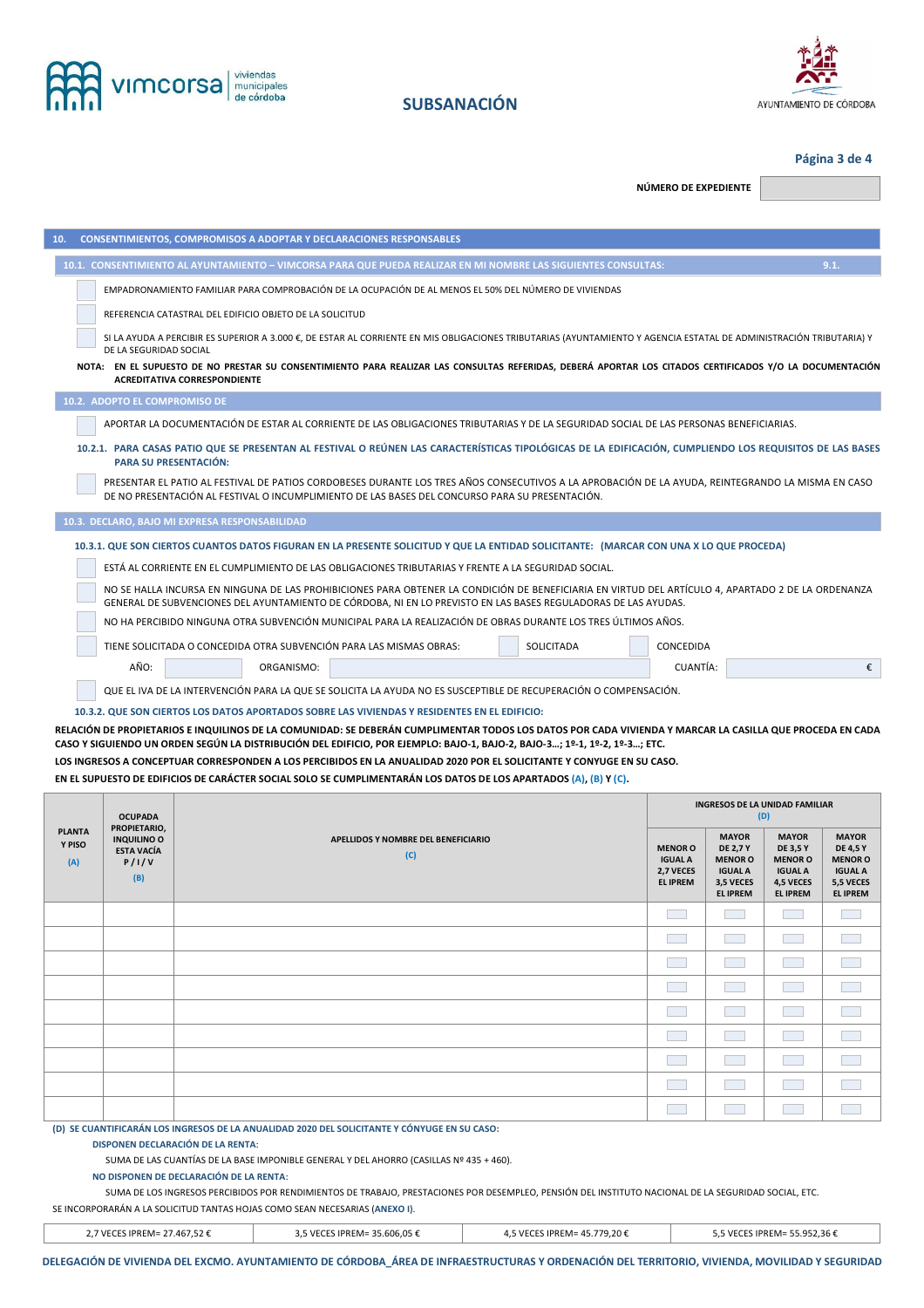

# **SUBSANACIÓN**



**Página 4 de 4**

**NÚMERO DE EXPEDIENTE** 

|                                                                    |                                                                                                                                                                                                                                                                                                                                                                                                                                                                                                                                                                                                               | NUMERO DE EXPEDIENTE |                        |
|--------------------------------------------------------------------|---------------------------------------------------------------------------------------------------------------------------------------------------------------------------------------------------------------------------------------------------------------------------------------------------------------------------------------------------------------------------------------------------------------------------------------------------------------------------------------------------------------------------------------------------------------------------------------------------------------|----------------------|------------------------|
|                                                                    |                                                                                                                                                                                                                                                                                                                                                                                                                                                                                                                                                                                                               |                      |                        |
|                                                                    | 10.3.3. DECLARO QUE LOS DOCUMENTOS PRESENTADOS EN LA ANTERIOR SOLICITUD DE LA ANUALIDAD 2020 SE ENCUENTRAN ACTUALMENTE EN VIGOR, POR LO QUE DETERMINO<br>LA INCORPORACIÓN DE ESTOS A LA PRESENTE SOLICITUD (A EXEPCIÓN DE LA RELATIVA A INGRESOS QUE OBEDECEN A LA ÚLTIMA DECLARACIÓN DEL IRPF):                                                                                                                                                                                                                                                                                                              |                      |                        |
| ACTA DE ACUERDOS DE COMUNIDAD                                      | DOCUMENTACIÓN DE IDENTIDAD Y OCUPACIÓN DE LOS RESIDENTES                                                                                                                                                                                                                                                                                                                                                                                                                                                                                                                                                      |                      |                        |
| PRESUPUESTO/S DE LAS OBRAS                                         | PRESUPUESTO DE HONORARIOS TÉCNICOS                                                                                                                                                                                                                                                                                                                                                                                                                                                                                                                                                                            |                      | <b>FOTOGRAFIAS</b>     |
| OTROS DOCUMENTOS QUE OBREN EN EL EXPEDIENTE                        |                                                                                                                                                                                                                                                                                                                                                                                                                                                                                                                                                                                                               |                      |                        |
|                                                                    |                                                                                                                                                                                                                                                                                                                                                                                                                                                                                                                                                                                                               |                      |                        |
| 11. DOCUMENTACIÓN PREVIA A PRESENTAR CON LA SOLICITUD              |                                                                                                                                                                                                                                                                                                                                                                                                                                                                                                                                                                                                               |                      |                        |
|                                                                    | NOTA IMPORTANTE: LA DOCUMENTACIÓN QUE SE PRESENTA ES PRELIMINAR PARA LA EVALUACIÓN DE LA SOLICITUD. UNA VEZ ADMITIDA LA MISMA EN LA RESOLUCIÓN PROVISIONAL,<br>DEBERÁ PRESENTAR DURANTE EL TRÁMITE DE AUDIENCIA, LA DOCUMENTACIÓN COMPLETA DE LAS UNIDADES FAMILIARES DE TITULARES O INQUILINOS U OTRAS FORMAS DE OCUPACIÓN<br>(SEGÚN CORRESPONDA), DE LOS RESIDENTES EN EL BLOQUE, ASÍ COMO LA DOCUMENTACIÓN COMPLEMENTARIA QUE PUDIERA EXIGIRSE PARA LA DEMOSTRACIÓN DE LOS DATOS<br>CONTEMPLADOS EN LA SOLICITUD Y CIRCUNSTANCIAS EXPUESTAS (LA DOCUMENTACÓN DEBE CORRESPONDERSE CON EL APARTADO 10.2.2.). |                      |                        |
| 11.1. REPRESENTANTE LEGAL DE LA COMUNIDAD                          |                                                                                                                                                                                                                                                                                                                                                                                                                                                                                                                                                                                                               |                      |                        |
| <b>D.N.I. DEL REPRESENTANTE</b>                                    | DOCUMENTO ACREDITATIVO DE LA REPRESENTACIÓN O APODERAMIENTO QUE OSTENTA                                                                                                                                                                                                                                                                                                                                                                                                                                                                                                                                       |                      | N.I.F. DE LA COMUNIDAD |
|                                                                    | 11.2. ACREDITACIÓN DE LA OCUPACIÓN DE AL MENOS EL 50 % DEL NÚMERO DE VIVIENDAS (EN EL SUPUESTO DE NO PRESTAR EL CONSENTIMIENTO PARA SU CONSULTA)                                                                                                                                                                                                                                                                                                                                                                                                                                                              |                      |                        |
| NÚMERO DE VIVIENDAS QUE CORRESPONDEN CON EL 50 %                   | NÚMERO DE VIVIENDAS QUE ACREDITAN LA OCUPACIÓN                                                                                                                                                                                                                                                                                                                                                                                                                                                                                                                                                                |                      |                        |
| RESIDE EN EL INMUEBLE OBJETO DE LA SOLICITUD.                      | SE PUEDE ACREDITAR LA OCUPACIÓN DE LA VIVIENDA CON EL D.N.I., CON EL CERTIFICADO DE INGRESOS O BIEN CON UN VOLANTE DE EMPADRONAMIENTO DONDE CONSTE QUE                                                                                                                                                                                                                                                                                                                                                                                                                                                        |                      |                        |
| 11.3. ADOPCIÓN DE ACUERDOS DE LA COMUNIDAD DE PROPIETARIOS         |                                                                                                                                                                                                                                                                                                                                                                                                                                                                                                                                                                                                               |                      |                        |
| ACTA DE LA JUNTA DE PROPIETARIOS (IMPRESO FACILITADO POR VIMCORSA) |                                                                                                                                                                                                                                                                                                                                                                                                                                                                                                                                                                                                               |                      |                        |
|                                                                    | 11.4. EN CASO DE SOLICITAR LA REALIZACIÓN DE OBRAS DE ADAPTACIÓN O DE ACCESIBIILDAD DEL EDIFICIO (INDICAR EL NÚMERO DE DOCUMENTOS QUE PRESENTA)                                                                                                                                                                                                                                                                                                                                                                                                                                                               |                      |                        |
|                                                                    | NÚMERO DE INFORMES - CERTIFICADOS QUE PRESENTA DEL GRADO Y TIPO DE DISCAPACIDAD, EMITIDO POR LA CONSEJERÍA DE IGUALDAD Y BIENESTAR SOCIAL                                                                                                                                                                                                                                                                                                                                                                                                                                                                     |                      |                        |
|                                                                    |                                                                                                                                                                                                                                                                                                                                                                                                                                                                                                                                                                                                               |                      |                        |

NÚMERO DE D.N.I. DE RESIDENTES MAYORES DE 65 AÑOS QUE PRESENTA

NÚMERO DE D.N.I. DE RESIDENTES EN SITUACIÓN DE DEPENDENCIA O DE DISCAPACIDAD

### **11.5. ACREDITACIÓN DE DOCUMENTOS**

ACREDITACIÓN DE LA REFERENCIA CATASTRAL DEL EDIFICIO OBJETO DE LA SOLICITUD (EN EL SUPUESTO DE NO PRESTAR EL CONSENTIMIENTO PARA SU CONSULTA)

DOCUMENTO ACREDITATIVO DEL NÚMERO DE CUENTA CORRIENTE BANCARIA A NOMBRE DE LA COMUNIDAD

**11.6. EN EL SUPUESTO DE EDIFICIO DE CARÁCTER SOCIAL** 

ESCRITURAS, PROYECTO, CALIFICACIÓN U OTRO DOCUMENTO ACREDITATIVO DE QUE FUERON PROMOVIDOS COMO VIVIENDAS SOCIALES

FOTOGRAFÍAS DE LA ZONA A REHABILITAR Y DE LA FACHADA DEL EDIFICIO (EN TODOS LOS CASOS) EN PAPEL FOTOGRÁFICO Y TAMAÑO 10x15 CMS

PRESUPUESTO DESGLOSADO POR PARTIDAS DE OBRA, CON MEDICIÓN, VALORACIÓN Y EL IVA CORRESPONDIENTE (EL PRESUPUESTO DEBERÁ EMITIRLO UNA EMPRESA CONSTRUCTORA. SI ÉSTE ES SUPERIOR A 30.000 €, SE DEBERÁN PRESENTAR COMO MÍNIMO 3 PRESUPUESTOS Y EN EL CASO DE NO ELEGIR LA OFERTA MÁS ECONÓMICA DEBERÁ JUSTIFICARSE SU ELECCIÓN)

DOCUMENTACIÓN ACREDITATIVA DE LOS HONORARIOS PROFESIONALES DESGLOSADOS POR CONCEPTOS DE LA INTERVENCIÓN COMPLETA A REALIZAR, EN EL SUPUESTO DE NECESIDAD DE INTERVENCIÓN DE TÉCNICA

### **12. PRESENTACIÓN DE LA SOLICITUD. LUGAR, FECHA Y FIRMA**

DECLARO EN NOMBRE DE LA COMUNIDAD DE PROPIETARIOS QUE ÉSTA CONOCE Y ACEPTA LAS BASES REGULADORAS PARA LA ADJUDICACIÓN DE AYUDAS A LA REHABILITACIÓN QUE SON OBJETO DE ESTA SOLICITUD, ASÍ COMO QUE REÚNEN LOS REQUISITOS ESTABLECIDOS EN DICHAS BASES Y EN LA CONVOCATORIA PARA ACCEDER A LAS MISMAS. IGUALMENTE DECLARO QUE TODOS LOS DATOS DE LA SOLICITUD SE CORRESPONDEN CON LA REALIDAD, ACEPTANDO DE ANTEMANO LA PÉRDIDA DE CUALQUIER DERECHO EN EL SUPUESTO DE QUE NO SE PRODUZCA TAL CIRCUNSTANCIA.

ME COMPROMETO A APORTAR LA DOCUMENTACIÓN EXIGIDA EN LAS BASES REGULADORAS, EN EL TRÁMITE DE AUDIENCIA, TANTO LA CORRESPONDIENTE A LOS RESIDENTES COMO LA DOCUMENTACIÓN COMPLEMENTARIA QUE PUDIERA EXIGIRSE PARA LA DEMOSTRACIÓN DE LOS DATOS CONTEMPLADOS EN LA SOLICITUD Y CIRCUNSTANCIAS EXPUESTAS, A HACER CUMPLIR LAS OBLIGACIONES EXIGIDAS EN LAS BASES REGULADORAS DE LAS AYUDAS Y DE LA NORMATIVA DE APLICACIÓN Y EN CONSECUENCIA, EN NOMBRE DE LA COMUNIDAD, SOLICITO LA CONCESIÓN DE LA SUBVENCIÓN PREVISTA EN LA PRESENTE CONVOCATORIA.

**PROTECCIÓN DE DATOS:** EN BASE A LA NORMATIVA VIGENTE EN PROTECCIÓN DE DATOS DE CARÁCTER PERSONAL (REGLAMENTO EU 2016/679 --L.O.P.D.) SE INFORMA QUE LOS DATOS PROPORCIONADOS, SERÁN INCLUIDOS EN LOS FICHEROS DE VIMCORSA, CON N.I.F. A-14038509 Y DOMICILIO EN C/ ÁNGEL DE SAAVEDRA, 9, 14003 DE CÓRDOBA. SOLO SERÁN USADOS PARA LA FINALIDAD PARA LOS QUE HAN SIDO COMUNICADOS Y CEDIDOS, DETERMINADA POR EL PROPIO USUARIO EN EL OBJETO DE SU SOLICITUD, CONOCIENDO Y ACEPTANDO EXPLÍCITAMENTE, LA POSIBLE COMUNICACIÓN DE DATOS A TERCEROS, PARA EL NECESARIO DESARROLLO Y CONTROL DE DICHA FINALIDAD. EL USUARIO PODRÁ EJERCER, EN CUALQUIER MOMENTO, LOS DERECHOS QUE LA LEGISLACIÓN VIGENTE LE CONFIERE, EN LA DIRECCIÓN DE LA ENTIDAD VIMCORSA, O BIEN ANTE EL DELEGADO DE PROTECCIÓN DE DATOS: DPD@VIMCORSA.COM

Fdo: \_\_\_\_\_\_\_\_\_\_\_\_\_\_\_\_\_\_\_\_\_\_\_\_\_\_\_\_\_\_\_\_\_\_\_\_\_\_\_\_\_\_\_\_\_\_\_\_\_\_\_\_\_\_\_\_\_\_\_\_\_\_\_\_\_\_\_\_\_\_\_\_\_\_\_\_\_\_\_\_\_\_\_\_\_\_\_\_\_\_\_\_\_\_\_\_\_\_\_\_\_\_\_\_\_\_\_\_\_\_\_\_\_\_\_\_\_\_\_\_\_

REPRESENTANTE LEGAL

**COMO JUSTIFICANTE DE PRESENTACIÓN PARA EL INTERESADO, DEBERÁ APORTAR LA PÁGINA 1 POR DUPLICADO EJEMPLAR**

MÁS INFORMACIÓN EN www.vimcorsa.com

**DEBERÁ APORTARSE AUTORIZACIÓN CUANDO LA SOLICITUD NO SEA PRESENTADA POR EL SOLICITANTE. LA ADMISIÓN DE DOCUMENTOS ES PROVISIONAL Y NO PRESUPONE QUE RESPONDAN A LA VERACIDAD DE LOS DATOS APORTADOS Y COMPROBACIÓN DE REQUISITOS ESTABLECIDOS PARA SER BENEFICIARIO DE LA AYUDA HASTA SU EVALUACIÓN DEFINITIVA.** 

**SR. DELEGADO DE LA DELEGACIÓN DE VIVIENDA DEL EXCMO. AYUNTAMIENTO DE CÓRDOBA\_ÁREA DE INFRAESTRUCTURAS YORDENACIÓN DEL TERRITORIO, VIVIENDA, MOVILIDAD Y SEGURIDAD**